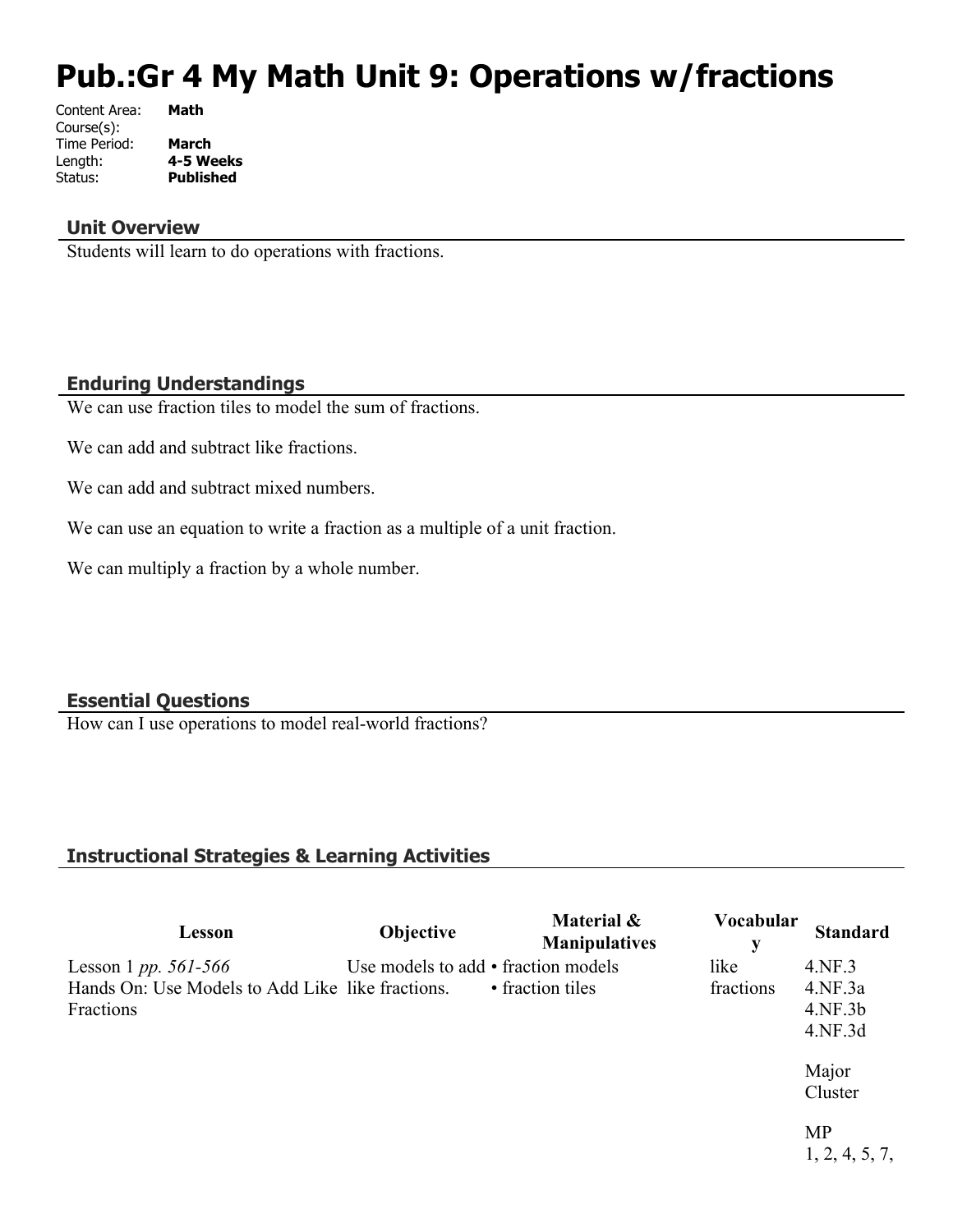| Lesson 2 pp. 567-572<br>Add like Fractions                                        | Add like fractions. • fraction circles                          | • fraction tiles | 8<br>4.NF.3<br>4.NF.3a<br>4.NF.3b<br>4.NF.3d                                              |
|-----------------------------------------------------------------------------------|-----------------------------------------------------------------|------------------|-------------------------------------------------------------------------------------------|
| Lesson 3 pp. 573-578<br>Hands On: Use Models to Subtract<br><b>Like Fractions</b> | Use models to<br>subtract like<br>fractions.                    | • fraction tiles | Major<br>Cluster<br><b>MP</b><br>2, 3, 4, 5, 6,<br>$\tau$<br>4.NF.3<br>4.NF.3a<br>4.NF.3d |
|                                                                                   |                                                                 |                  | Major<br>Cluster<br><b>MP</b><br>2, 3, 4, 7, 8                                            |
| Lesson 4 pp. 579-584<br><b>Subtract Like Fractions</b>                            | Subtract like<br>fractions.                                     | • fraction tiles | 4.NF.3<br>4.NF.3a<br>4.NF.3d                                                              |
| Lesson 5 pp. 587-592<br>Problem-Solving Investigation:<br>Work Backward           | <b>Check My Progress</b><br>Work backward to<br>solve problems. |                  | Major<br>Cluster<br><b>MP</b><br>1, 2, 3, 4, 5,<br>6<br>4.NF.3<br>4.NF.4c<br>4.NF.3d      |
|                                                                                   |                                                                 |                  | Major<br>Cluster<br><b>MP</b><br>1, 2, 3, 4, 5                                            |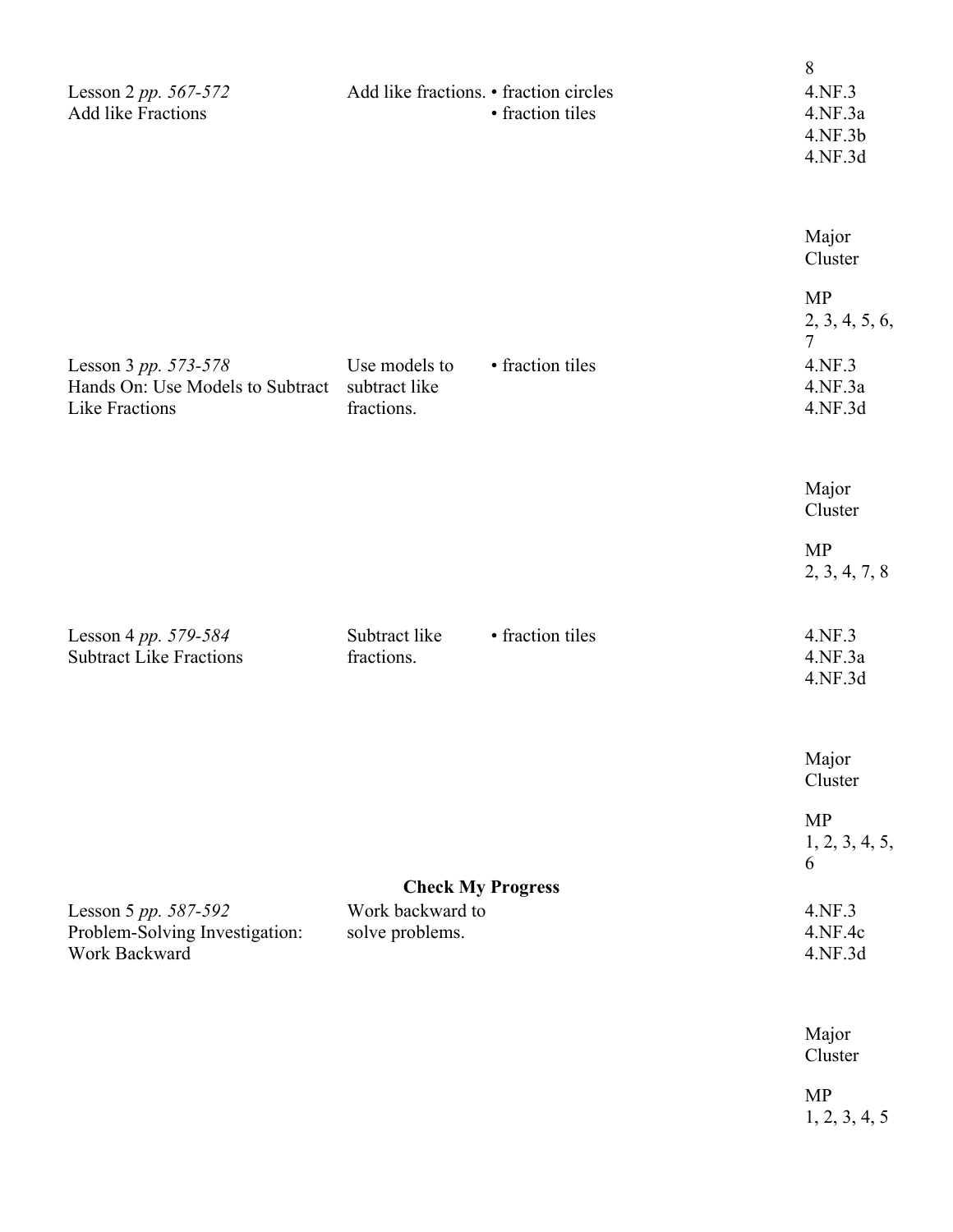| Lesson 6 pp. 593-598<br><b>Add Mixed Numbers</b>                        | Add mixed<br>numbers.                                   | • fraction tiles<br>• fraction circles                             | 4.NF.3<br>4.NF.3b<br>4.NF.3c<br>4.NF.3d |
|-------------------------------------------------------------------------|---------------------------------------------------------|--------------------------------------------------------------------|-----------------------------------------|
|                                                                         |                                                         |                                                                    | Major<br>Cluster                        |
|                                                                         |                                                         |                                                                    | <b>MP</b><br>1, 2, 3, 4, 7,<br>8        |
| Lesson 7 pp. 599-604<br><b>Subtract Mixed Numbers</b>                   | Subtract mixed<br>numbers.                              | · play dollars and coins<br>• fraction circles<br>· fraction tiles | 4.NF.3<br>4.NF.3b<br>4.NF.3c<br>4.NF.3d |
|                                                                         |                                                         |                                                                    | Major<br>Cluster                        |
|                                                                         |                                                         |                                                                    | <b>MP</b><br>1, 2, 3, 6, 7,<br>8        |
|                                                                         | <b>Check My Progress</b>                                |                                                                    |                                         |
| Lesson 8 pp. 607-612<br>Hands On: Model Fractions and<br>Multiplication | Use models to<br>multiply fractions.                    | • fraction tiles                                                   | 4.NF.4<br>4.NF.4a<br>4.NF.4b<br>4.NF.4c |
|                                                                         |                                                         |                                                                    | Major<br>Cluster                        |
|                                                                         |                                                         |                                                                    | <b>MP</b><br>2, 4, 5, 6, 7              |
| Lesson 9 pp. 613-618<br>Multiply Fractions by Whole<br>Numbers          | Multiply fractions • play money<br>by whole<br>numbers. |                                                                    | 4.NF.4<br>4.NF.4a<br>4.NF.4b<br>4.NF.4c |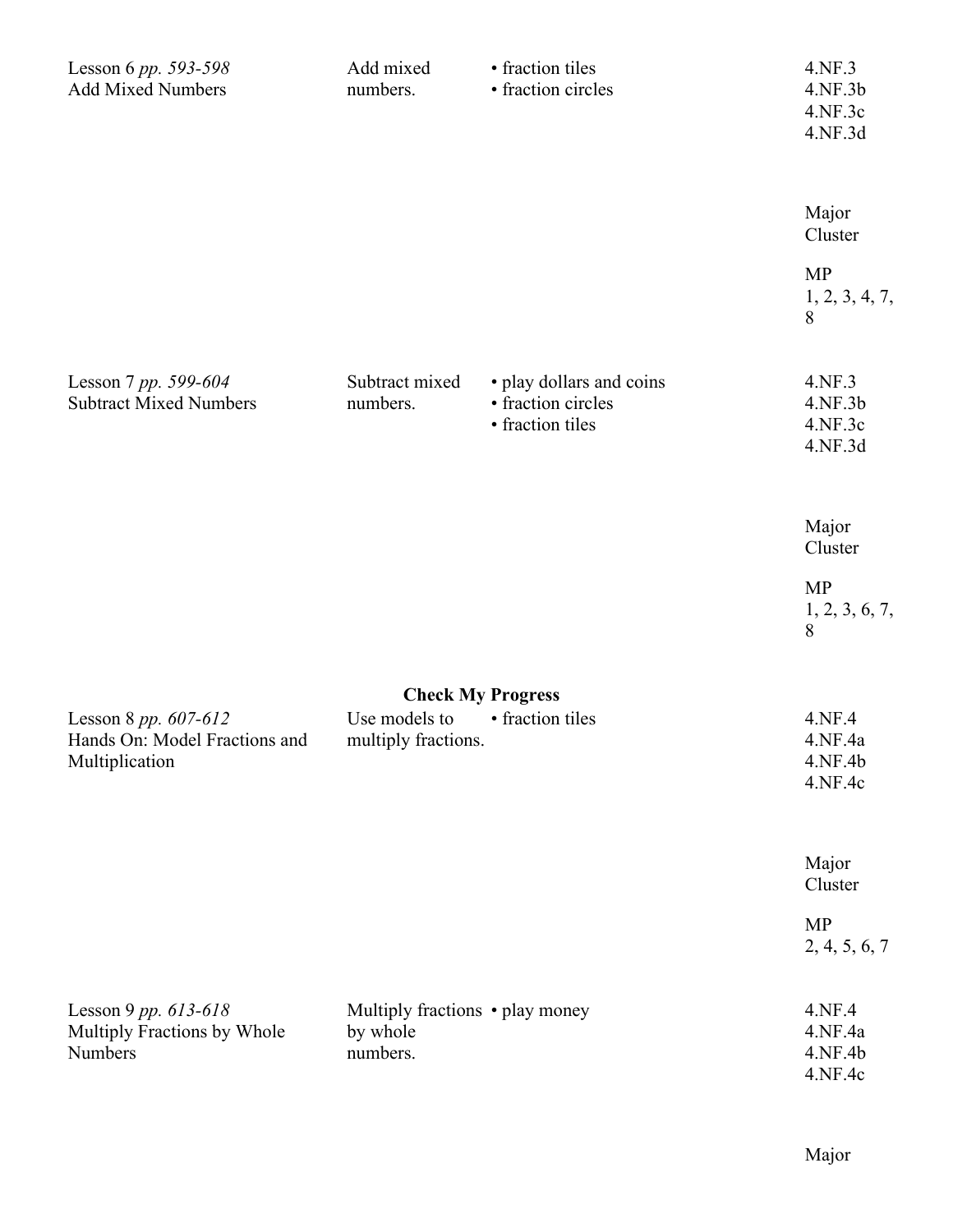Cluster

MP 1, 2, 4, 5, 6, 8

## **My Review and Reflect**

## **Integration of 21st Century Themes and Career Exploration**

| CRP.K-12.CRP2  | Apply appropriate academic and technical skills.                                   |
|----------------|------------------------------------------------------------------------------------|
| CRP.K-12.CRP4  | Communicate clearly and effectively and with reason.                               |
| CRP.K-12.CRP8  | Utilize critical thinking to make sense of problems and persevere in solving them. |
| CRP.K-12.CRP1  | Act as a responsible and contributing citizen and employee.                        |
| CRP.K-12.CRP12 | Work productively in teams while using cultural global competence.                 |

## **Technology Integration**

- SMARTboard technology
- Google Applications (documents, forms, spreadsheets, presentation)
- Dreambox
- Online textbook

| TECH.8.1.5.A.CS1 | Understand and use technology systems                                                                                                                |
|------------------|------------------------------------------------------------------------------------------------------------------------------------------------------|
| TECH.8.1.5.D.4   | Understand digital citizenship and demonstrate an understanding of the personal<br>consequences of inappropriate use of technology and social media. |
| TECH.8.1.5.A.1   | Select and use the appropriate digital tools and resources to accomplish a variety of tasks<br>including solving problems.                           |
| TECH.8.1.5.A.CS2 | Select and use applications effectively and productively.                                                                                            |
| TECH.8.1.5.D.CS1 | Advocate and practice safe, legal, and responsible use of information and technology.                                                                |

## **Interdisciplinary Connections**

Leveled readers, "Life in the United States".

| LA.RI.4.4 | Determine the meaning of general academic and domain-specific words or phrases in a<br>text relevant to a grade 4 topic or subject area.                          |
|-----------|-------------------------------------------------------------------------------------------------------------------------------------------------------------------|
| LA.RI.4.1 | Refer to details and examples in a text and make relevant connections when explaining<br>what the text says explicitly and when drawing inferences from the text. |
| LA.SL.4.1 | Engage effectively in a range of collaborative discussions (one-on-one, in groups, and                                                                            |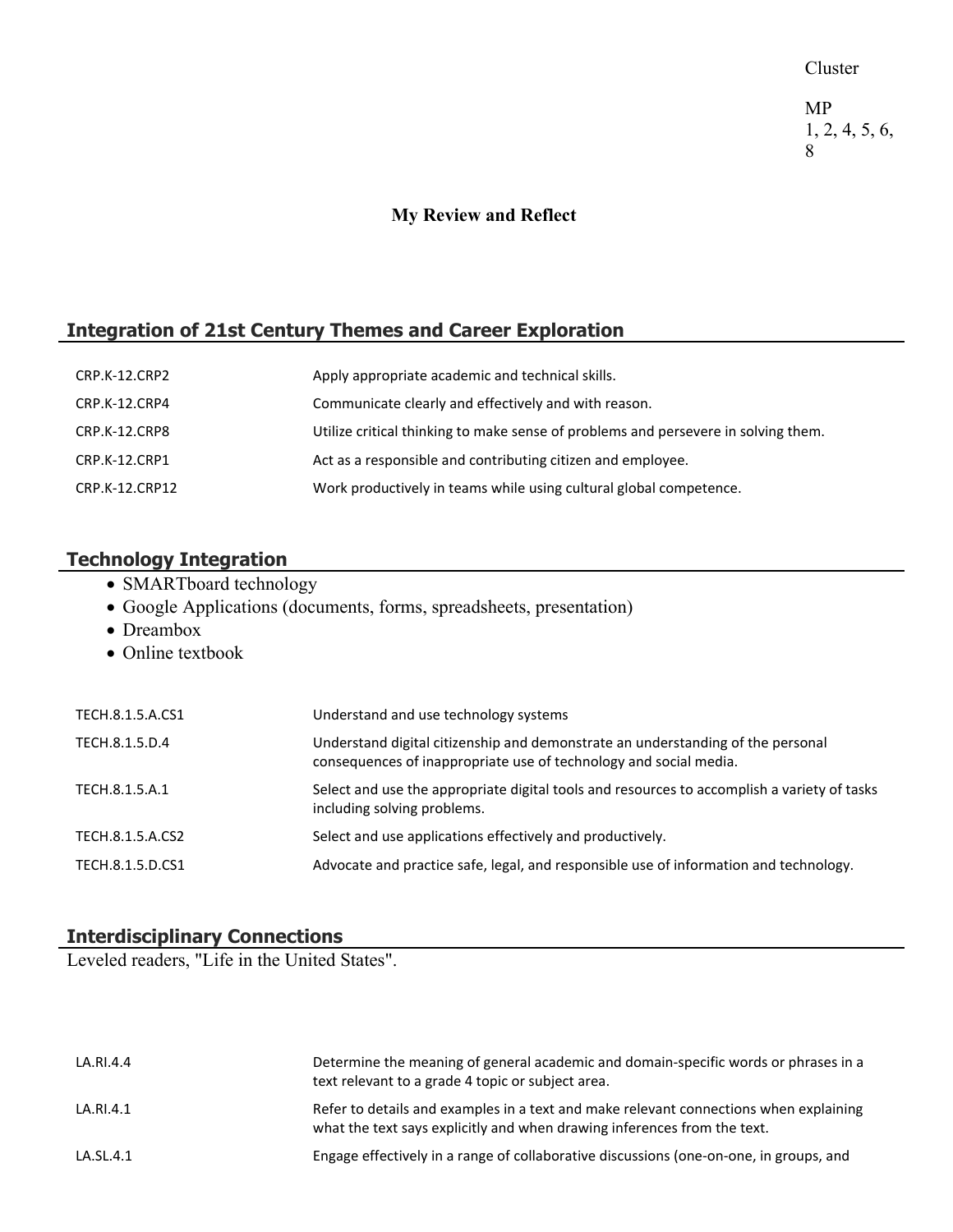teacher-led) with diverse partners on grade 4 topics and texts, building on others' ideas and expressing their own clearly.

## **Differentiation**

-Reteach Master

-Hands-On Activity

-Enrich Master

#### **Modifications & Accommodations**

- IEP and 504 accommodations will be utilized.
- Provide an outline of material to be covered
- -Individualized assignments, e.g., length, number, due date, topic
- -Allow student to use technology-online textbook
- -Use of graphic organizers
- -Use highlighter for key information
- -Read directions, passages, and word problems aloud as needed-online presentation
- -Use of calculator and matrix for multiplication and division
- -Provide textbook in audio format
- -Demonstrate directions and procedures/give examples

#### **Benchmark Assessments**

- Aimsweb
- Diagnostic
- End of Year Assessment